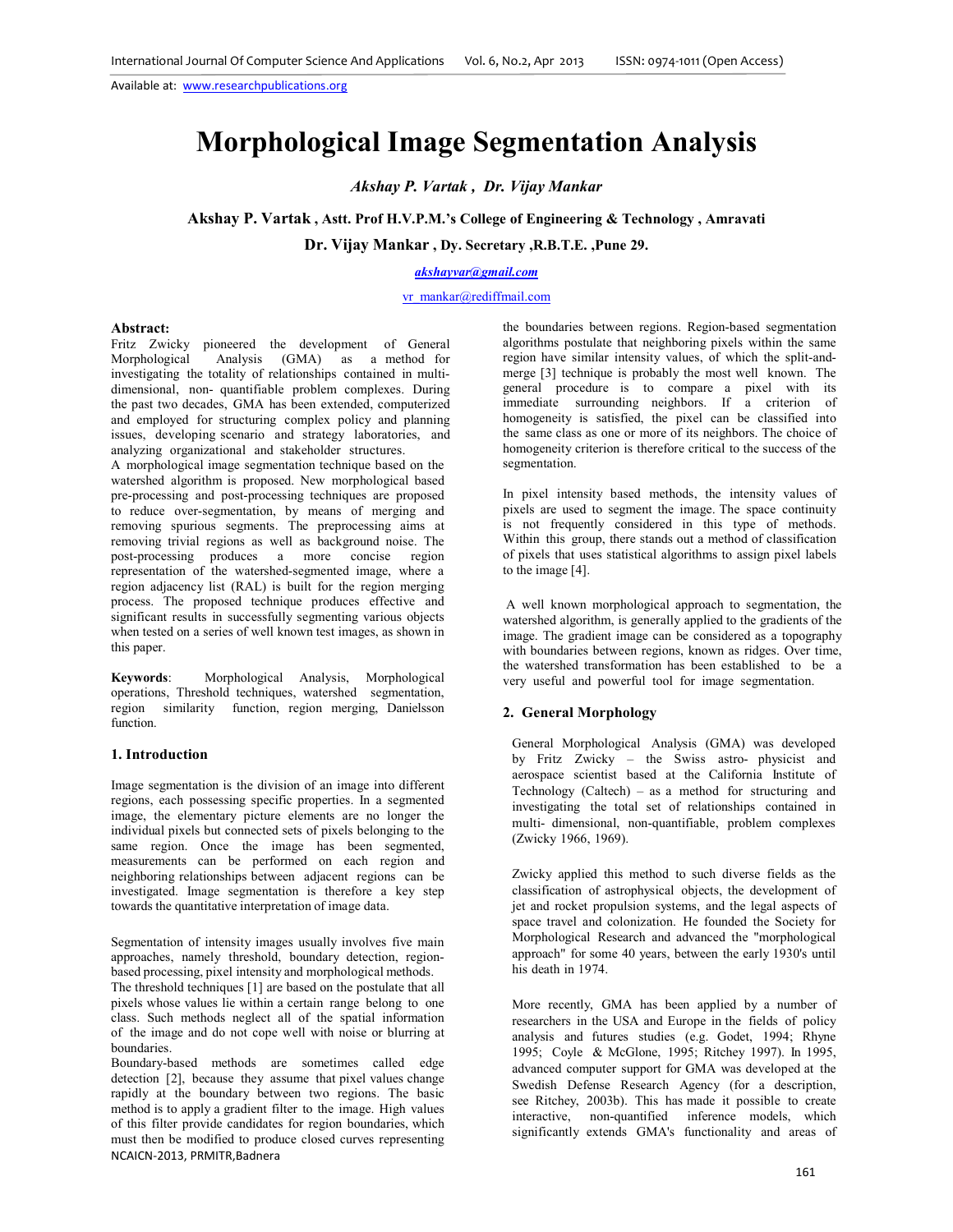application (Ritchey 1998-2011). Since then, more than 100 projects have been carried out using computer aided morphological analysis, for structuring complex policy and planning issues, developing scenario and strategy laboratories, and analyzing organizational and stakeholder structures.

The term *morphology* comes from antique Greek (*morphe*) and means *shape* or *form*. The general definition of morphology is "the study of form or pattern", i.e. the shape and arrangement of parts of an object, and how these "conform" to create a *whole* or Gestalt. The "objects" in question can be physical objects (e.g. an organism, a geography or an ecology), social objects (an organization or other social system) or mental objects (e.g. linguistic forms, concepts or systems of ideas).

The first to use the term *morphology* as an explicitly defined scientific method would seem to be J. W. von Goethe (1749-1832), especially in his "comparative morphology" in botany. Today, morphology is associated with a number of scientific disciplines in which *formal structure*, and not primarily quantity, is a central issue. In linguistics, it is the study of word formation; in biology, it deals with the form and structure of organisms; in geology it concerns the characteristics, configuration and evolution of rocks and land forms.

Essentially, general morphological analysis is a method for identifying and investigating the total set of possible relationships or "configurations" contained in a given problem complex. In this sense, it is closely related to *typology analysis*, although GMA is more generalized in form and has far broader applications[8].

## **3. Morphological Segmentation**

In the analysis of the objects in images it is essential that we can distinguish between the objects of interest and the rest. This latter group is also referred to as the background. The techniques that are used to find the objects of interest are usually referred to as *segmentation techniques* – segmenting the foreground from background.

In some image analysis and machine vision applications such as industrial defect inspection or biomedical imaging segmentation based on thresholding or edge detection is not sufficient because the image quality is insufficient or the objects under inspection touch or overlap. In such applications, morphological segmentation is an effective method of image segmentation.

Morphological segmentation partitions an image based on the topographic surface of the image. The image is separated into non-overlapping regions with each region containing a unique particle[8].

Thresholding can segment objects from the background only if the objects are well separated from each other and have intensity values that differ significantly from the background. Binary morphology operators, such as close or open, often return inaccurate results when segmenting overlapping particles.

Use morphological segmentation to segment touching or overlapping objects from each other and from the background. Also, use morphological segmentation when the objects have intensity values similar to the background.

Morphological segmentation is a multiple-step process involving several NI Vision functions. The following list describes each morphological segmentation step and where to find more information about each step[9],[10].

- 1. Use a global or local threshold to create a binary image.
- 2. If necessary, use binary morphology operations to improve the quality of the image by filling holes in particles or remove extraneous noise from the image.
- 3. Use the Danielsson function to transform the binary image into a grayscale distance map in which each particle pixel is assigned a gray-level value equal to its shortest Euclidean distance from the particle border.
- 4. Perform a watershed transform on the distance map to find the watershed separation lines.
- 5. Superimpose the watershed lines on the original image using an image mask.



Fig1. Morphological Segmentation Process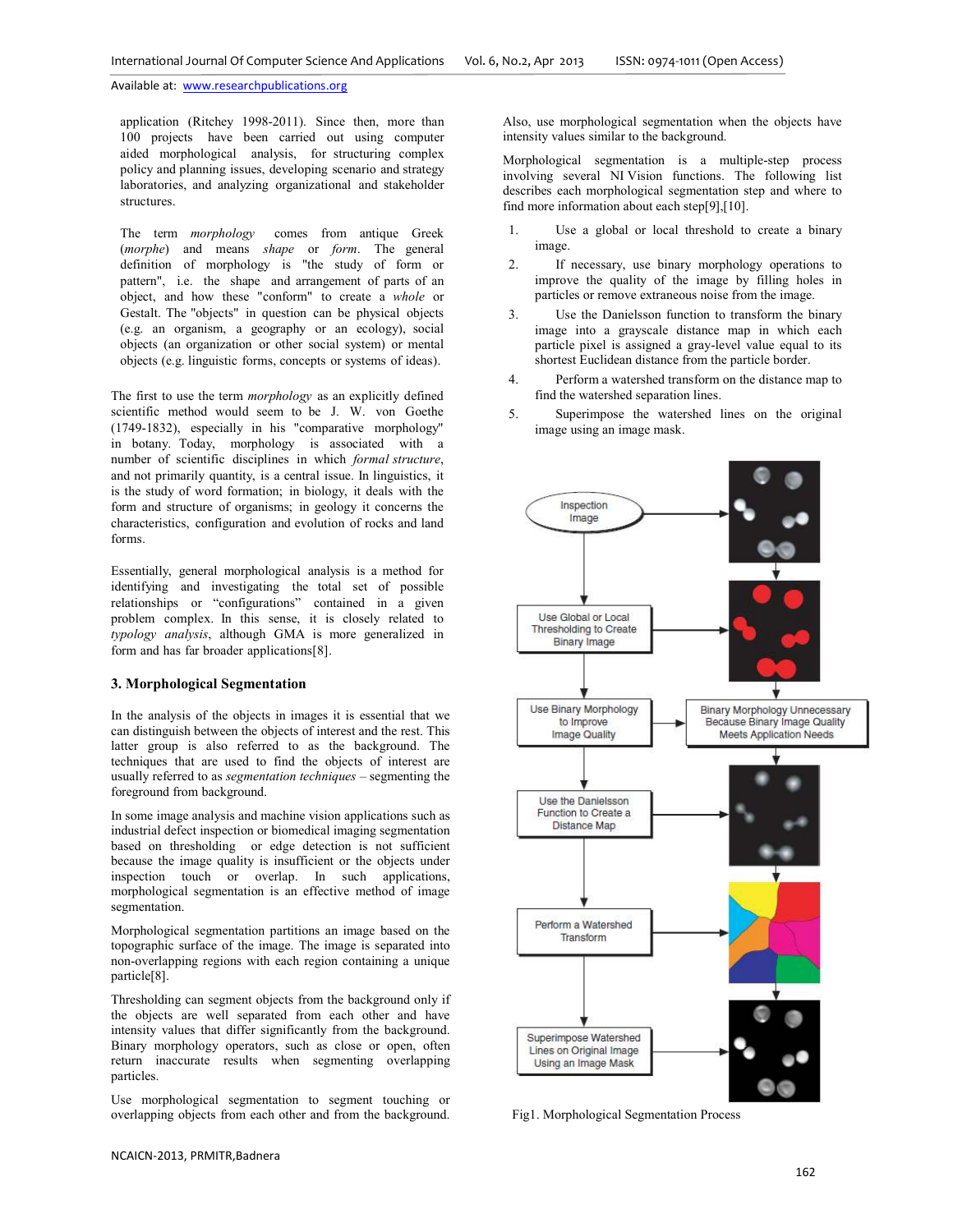The following steps illustrate the implemented method of segmentation process objects.

#### 1.Threshold—**(Grayscale»Threshold)**

*Threshold* the image to isolate the objects we want to segment from the rest of the image.

#### 2.Remove Noise— **(Binary»Advanced Morphology or Binary»Particle Filter)**

Remove extraneous information from the binary image using various morphology operations. For example, we can fill in holes with the Advanced Morphology option *Fill holes* or remove noise with the *Particle Filter* function.

3.Create Distance Map—(**Binary»Advanced Morphology**) Use the *Danielsson* option to transform the binary image into a grayscale image in which the center of each object represents a local maximum in the image. If you were to look at the topographical surface of the image after applying the distance map, each object would appear as a smooth, gradual peak.

## 4. Apply Watershed Transform — **(Grayscale»Watershed Segmentation)**

Apply the watershed transform to segment the image into local zones. A zone is determined by the watershed line that separates the influence zone of each peak.

## **4. Morphological Transformations**

#### **4.1. Morphology**

Morphology is a technique of image processing based on shape and form of objects.

Morphological methods apply a structuring element to an input image, creating an output image at the same size. The value of each pixel in the input image is based on a comparison of the corresponding pixel in the input image with its neighbors. By choosing the size and shape of the neighbor, you can construct a morphological operation that is sensitive to specific shapes in the input image. The morphological operations can first be defined on grayscale images where the source image is planar (single-channel). The definition can then be expanded to fullcolour images.

#### **4.2. Morphological Operations**

Morphological operations such as erosion, dilation, opening, and closing. Often combinations of

these operations are used to perform morphological image analysis [3], [17]. There are many

useful operators defined in mathematical morphology. They are dilation, erosion, opening and

closing. Morphological operations apply structuring elements to an input image, creating an

output image of the same size. Irrespective of the size of the structuring element, the origin is

located at its centre.

## **4.2.1.Dilation and Erosion**

NCAICN-2013, PRMITR,Badnera Morphology is a broad set of image processing operations that process images based on shapes. Morphological operations apply a structuring element to an input image, creating an

output image of the same size. In a morphological operation, the value of each pixel in the output image is based on a comparison of the corresponding pixel in the input image with its neighbors. By choosing the size and shape of the neighborhood, you can construct a morphological operation that is sensitive to specific shapes in the input image.

The most basic morphological operations are dilation and erosion. Dilation adds pixels to the boundaries of objects in an image, while erosion removes pixels on object boundaries. The number of pixels added or removed from the objects in an image depends on the size and shape of the structuring element used to process the image. In the morphological dilation and erosion operations, the state of any given pixel in the output image is determined by applying a rule to the corresponding pixel and its neighbors in the input image. The rule used to process the pixels defines the operation as a dilation or an erosion. This table lists the rules for both dilation and erosion.

| <b>Operation Rule</b> |                                                                                                                                                                                                                         |
|-----------------------|-------------------------------------------------------------------------------------------------------------------------------------------------------------------------------------------------------------------------|
| Dilation              | The value of the output pixel is the <i>maximum</i><br>value of all the pixels in the input pixel's<br>neighborhood. In a binary image, if any of the<br>pixels is set to the value 1, the output pixel is set to<br>1. |
| Erosion               | The value of the output pixel is the <i>minimum</i> value<br>of all the pixels in the input pixel's neighborhood.<br>In a binary image, if any of the pixels is set to $0$ ,<br>the output pixel is set to $0$ .        |

## **Table1. Rules for Dilation and Erosion**

The following fig.2 illustrates the dilation of a binary image. Note how the structuring element defines the neighborhood of the pixel of interest, which is circled. The dilation function applies the appropriate rule to the pixels in the neighborhood and assigns a value to the corresponding pixel in the output image. In the figure, the morphological dilation function sets the value of the output pixel to 1 because one of the elements in the neighborhood defined by the structuring element is on.



**Fig2. Morphological Dilation of a Binary Image**

The following figure illustrates this processing for a grayscale image. The figure shows the processing of a particular pixel in the input image. Note how the function applies the rule to the input pixel's neighborhood and uses the highest value of all the pixels in the neighborhood as the value of the corresponding pixel in the output image.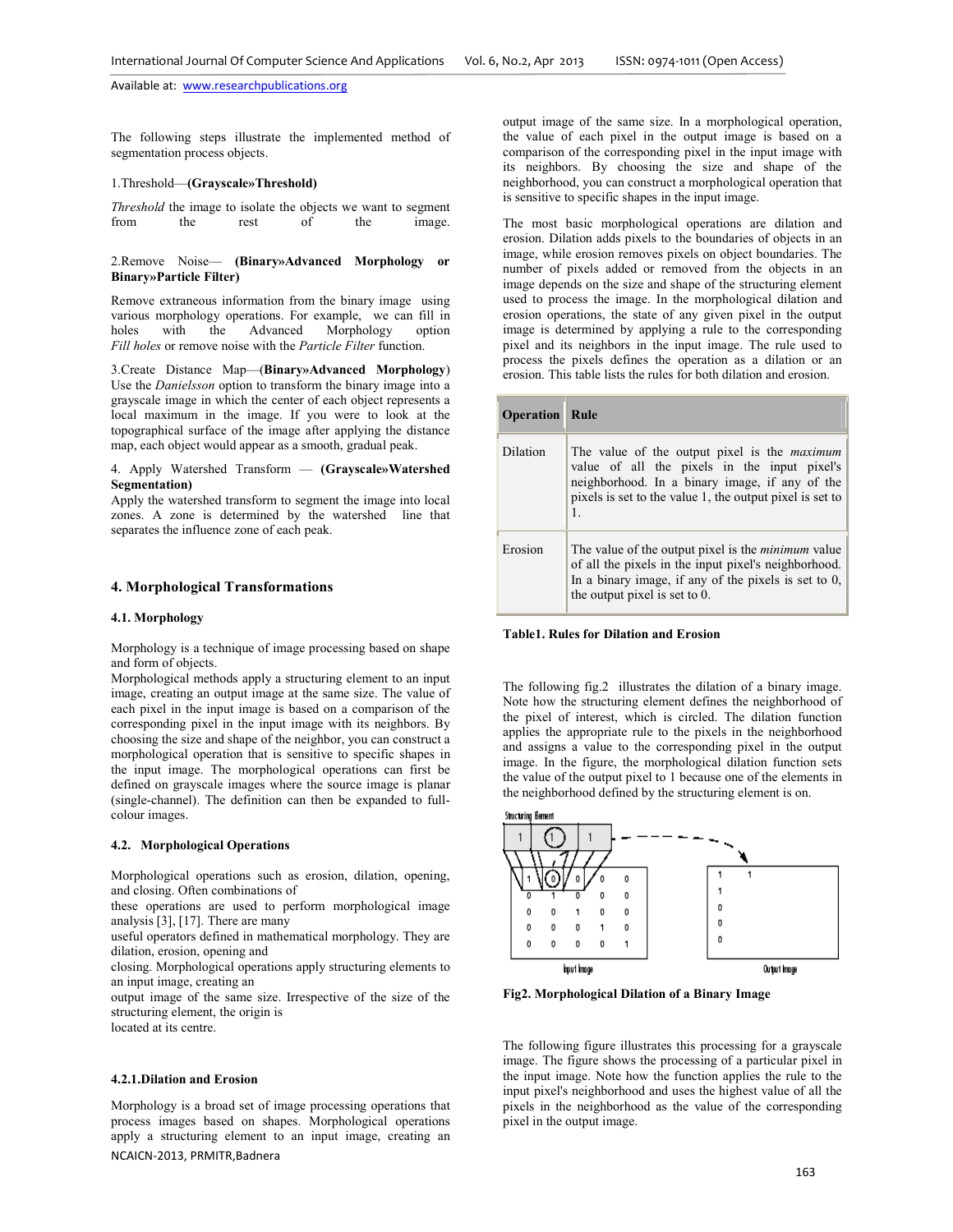

**Fig3. Morphological Dilation of a Grayscale Image**

#### **4.2.2. Processing Pixels at Image Borders (Padding Behavior)**

Morphological functions position the origin of the structuring element, its center element, over the pixel of interest in the input image. For pixels at the edge of an image, parts of the neighborhood defined by the structuring element can extend past the border of the image.

To process border pixels, the morphological functions assign a value to these undefined pixels, as if the functions had padded the image with additional rows and columns. The value of these padding pixels varies for dilation and erosion operations. The following table describes the padding rules for dilation and erosion for both binary and grayscale images.

| <b>Operation</b> | Rule                                                                                                                                                                                                                                     |
|------------------|------------------------------------------------------------------------------------------------------------------------------------------------------------------------------------------------------------------------------------------|
| <b>Dilation</b>  | Pixels beyond the image border are assigned the<br>minimum value afforded by the data type.<br>For binary images, these pixels are assumed to be<br>set to 0. For grayscale images, the minimum<br>value for uint8 images is 0.          |
| Erosion          | Pixels beyond the image border are assigned the<br><i>maximum</i> value afforded by the data type.<br>For binary images, these pixels are assumed to be<br>set to 1. For grayscale images, the maximum<br>value for uint8 images is 255. |

**Table2. Rules for Padding Images**

#### **4.2.3. Structuring Elements**

An essential part of the dilation and erosion operations is the structuring element used to probe the input image. A structuring element is a matrix consisting of only 0's and 1's that can have any arbitrary shape and size. The pixels with values of 1 define the neighborhood.

Two-dimensional, or *flat*, structuring elements are typically much smaller than the image being processed. The center pixel of the structuring element, called the *origin*, identifies the pixel of interest the pixel being processed. The pixels in the structuring element containing 1's define the *neighborhood* of the structuring element. These pixels are also considered in dilation or erosion processing.

Three-dimensional, or *nonflat*, structuring elements use 0's and 1's to define the extent of the structuring element in the *x*- and *y*-planes and add height values to define the third dimension.

#### **4.2.4. Combining Dilation and Erosion**

Dilation and erosion are often used in combination to implement image processing operations. For example, the definition of a morphological *opening* of an image is an erosion followed by a dilation, using the same structuring element for both operations. The related operation, morphological *closing* of an image, is the reverse, it consists of dilation followed by an erosion with the same structuring element. We can use morphological opening to remove small objects from an image while preserving the shape and size of larger objects in the image. Closing of an image is the reverse of opening operation.

## **5. Methodology**

It is proposed to use Java & MATLAB as primary tool with its supporting tool boxes for mathematical modeling and performance evaluation.

 In this work, two methodologies to compute the image background are proposed. Also, some operators to enhance and normalize the contrast in grey level images with poor lighting are introduced. Contrast operators are based on the logarithm function in a similar way to Weber's law . The use of the logarithm function avoids abrupt changes in lighting. Also, two approximations to compute the background in the processed images are proposed. The first proposal consists of an analysis by blocks, whereas in the second proposal, the opening by reconstruction is used given its following properties: a) it passes through regional minima, and b) it merges components of the image without considerably modifying other structures.

 In mathematical morphology, increasing and idempotent transformations are frequently used. Morphological transformations complying with these properties are known as morphological filters [19]–[20]. The basic morphological filters are the morphological opening and closing using a given structural element. The reconstruction transformation notion is a useful concept introduced by Mathematical Morphology. These transformations allow the elimination of undesirable regions without considerably affecting the remaining structures of the image. This characteristic arises from the way in which these transformations are built by means of geodesic transformations [19].

Regional maxima or minima are defined as follows[22].

 A regional maximum of a grayscale image is a connected component of pixels with a given value (plateau of altitude ), such that every pixel in the neighborhood has a strictly lower value. Methodology to compute the background parameter was proposed. The methodology consists in calculating the average between the smallest and largest regional minima. However, the main disadvantage of this proposal is that the image background is not detected in a local way. As a result, the contrast is not correctly enhanced in images with poor lighting, since considerable changes occur in the image background due to abrupt changes in luminance [24]. Weber's law has a logarithmic relation. This technique is applied to image processing to enhance the image effectively. Morphological transformations (Opening by reconstruction, Erosion-Dilation method) and Block Analysis is used to detect